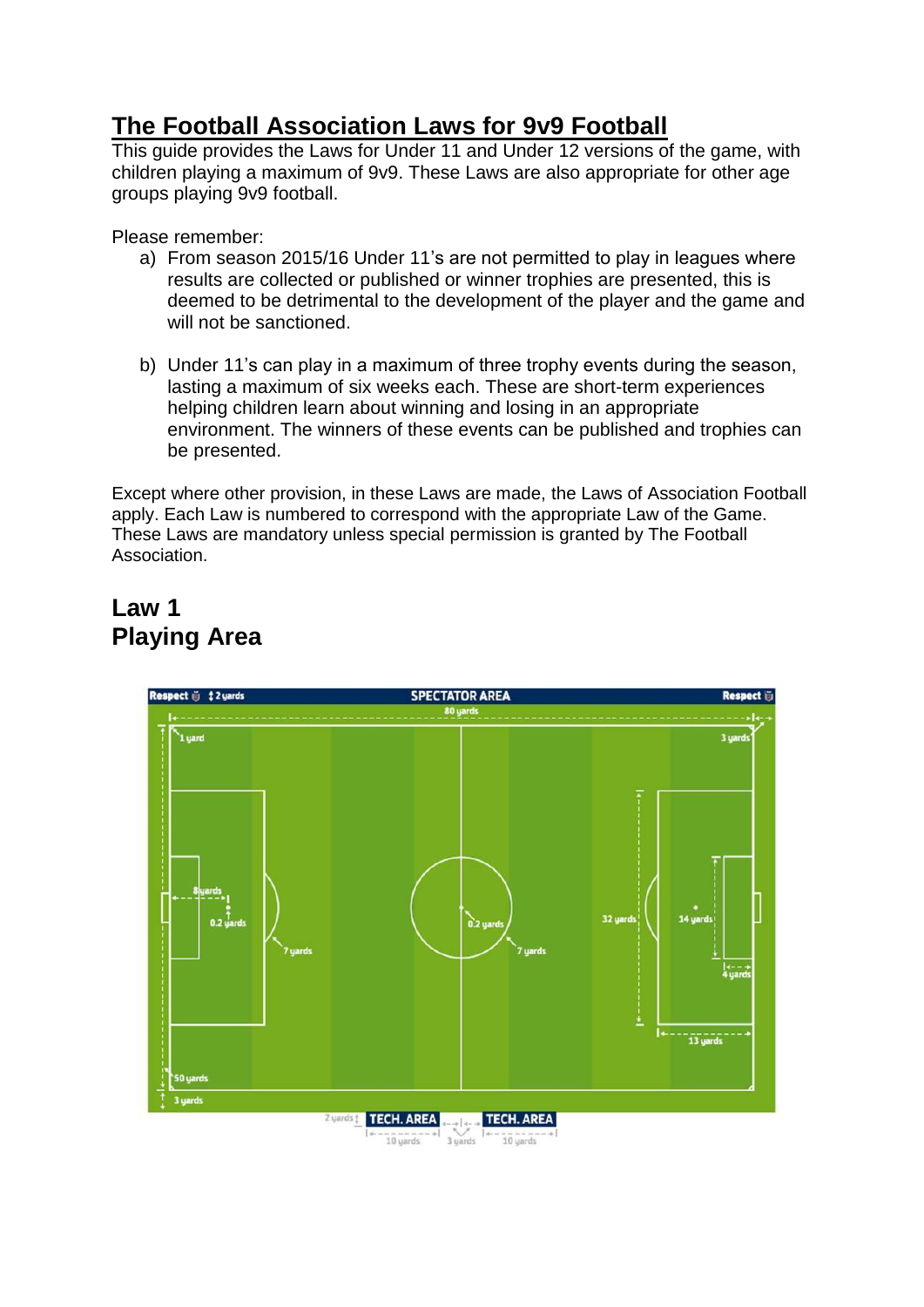Halfway Line

The field of play is divided into two halves by a halfway line. The centre mark is indicated at the mid-point of the halfway line.

Goal Size

The distance between the posts is either 16ft or 21ft and the distance between the lower edge of the cross bar and the ground is 7ft.

### **Law 2 The Ball**

- The ball should be size 4 for  $U11 U12$
- It should be safe and made of leather or another suitable material

## **Law 3 Number of Players**

|                       | Maximum number per team, including goalkeeper |
|-----------------------|-----------------------------------------------|
| Under 11 and Under 12 | 9v9                                           |

The above table indicates the maximum number of players per team at that age group. If the competition would like to have smaller numbers, e.g. 7v7 at U11 or U12, this is allowed within this framework.

A match may not START if either team consists of fewer than six players. The minimum number of players in a team required for a match to CONTINUE is also six. Should a team fall below this, normal rules apply, as per Laws of Association Football.

Players must play with and against players only from their own age range, as per Football Association and Competition rules.

Each team must not have a squad greater than double the size of the team per age.

Any number of substitutes may be used at any time with the permission of the referee. A player who has been replaced may return to the playing area as a substitute for another player.

All team members should receive equal playing time where possible, with a best practice recommendation of at least 50% per player for each game.

For all other substitution rules, normal rules apply, as per Laws of Association Football.

## **Law 4 Playing Equipment**

Players must wear shin guards and goalkeepers must wear a distinguishing playing strip. Shin guards must be covered entirely by the socks.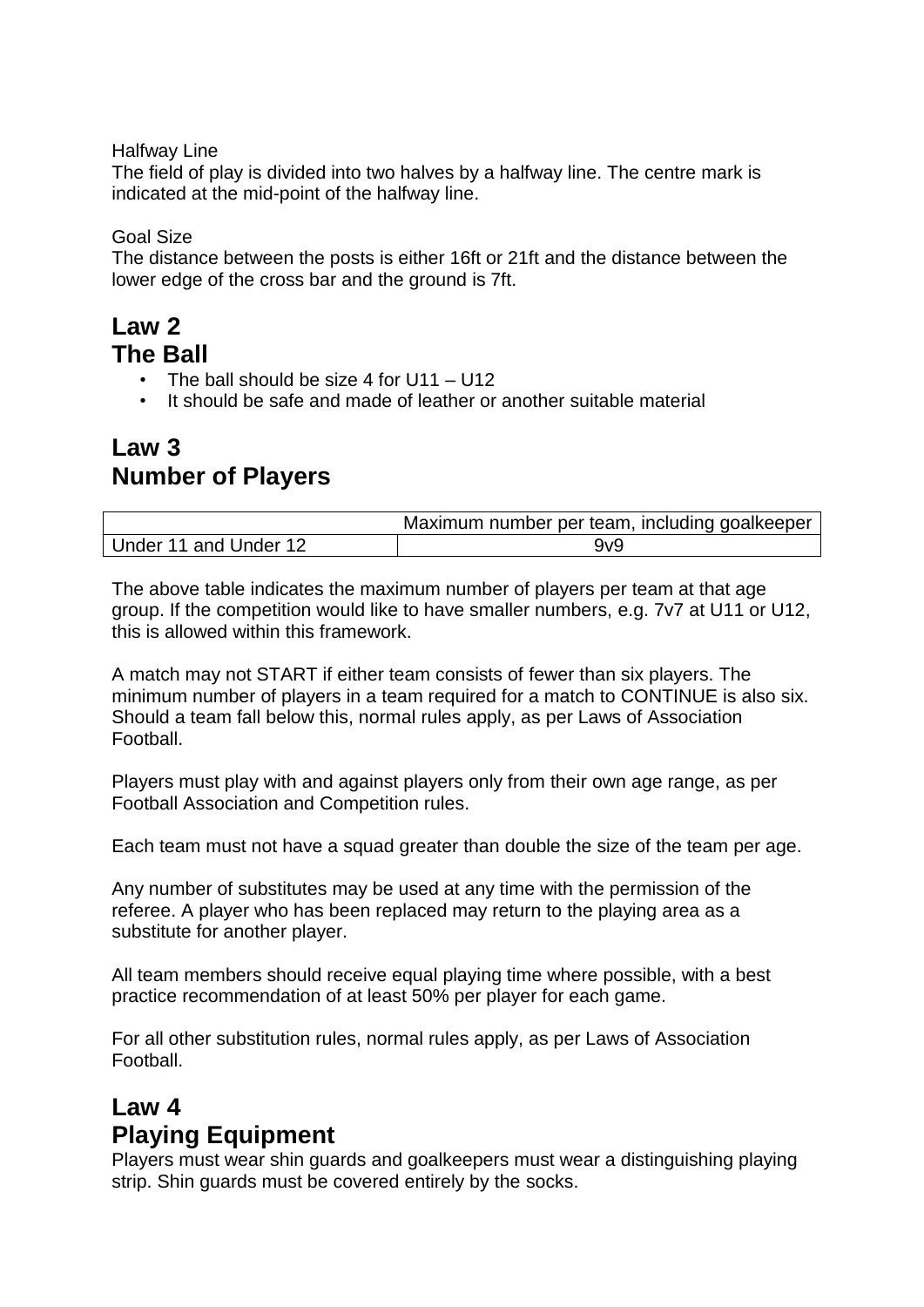Players must wear the appropriate clothing dependant on the weather. Correct footwear must be worn for the surface of the pitch e.g. no metal studs on artificial grass pitches.

## **Law 5**

### **Referees**

#### **The Authority of the Referee**

Each match is controlled by a referee who has full authority to enforce the Laws for 9v9 Football in connection with the match to which they have been appointed.

The powers and duties of the referee are as normal rules apply, as per Laws of Association Football.

#### **Law 6 Assistant Referee**

Two assistant referees may be appointed whose duties, subject to the decision of the referee, are to indicate:

- When the whole of the ball leaves the field of play
- Which team is entitled to a corner kick, goal kick or throw-in
- When a player may be penalised for being in an offside position
- When a substitution is requested
- When misconduct or any other incident occurs out of the view of the referee

• When offences have been committed whenever the assistant referees have a better view than the referee (this includes, in certain circumstances, offences committed in the penalty area)

• Whether, at penalty kicks, the goalkeeper moves off the goal line before the ball is kicked and if the ball crosses the line

# **Law 7**

#### **Duration of the Game**

In any one day, no player shall play more than 100 minutes. It is the responsibility of the parent/carer or organisation to ensure the child does not exceed this. Each league/competition will determine its own playing time within the maximum time permitted however the maximum duration will be two halves of 30 minutes.

It is permitted during development matches that the periods of play can be split into equal quarters.

The half time interval must not exceed 15 minutes.

Please refer to the Standard Code of Rules for Youth Competitions.

### **Law 8 Start and Restart of Play**

#### Procedure

A kick-off is taken at the centre of the playing area to start the game and after a goal has been scored.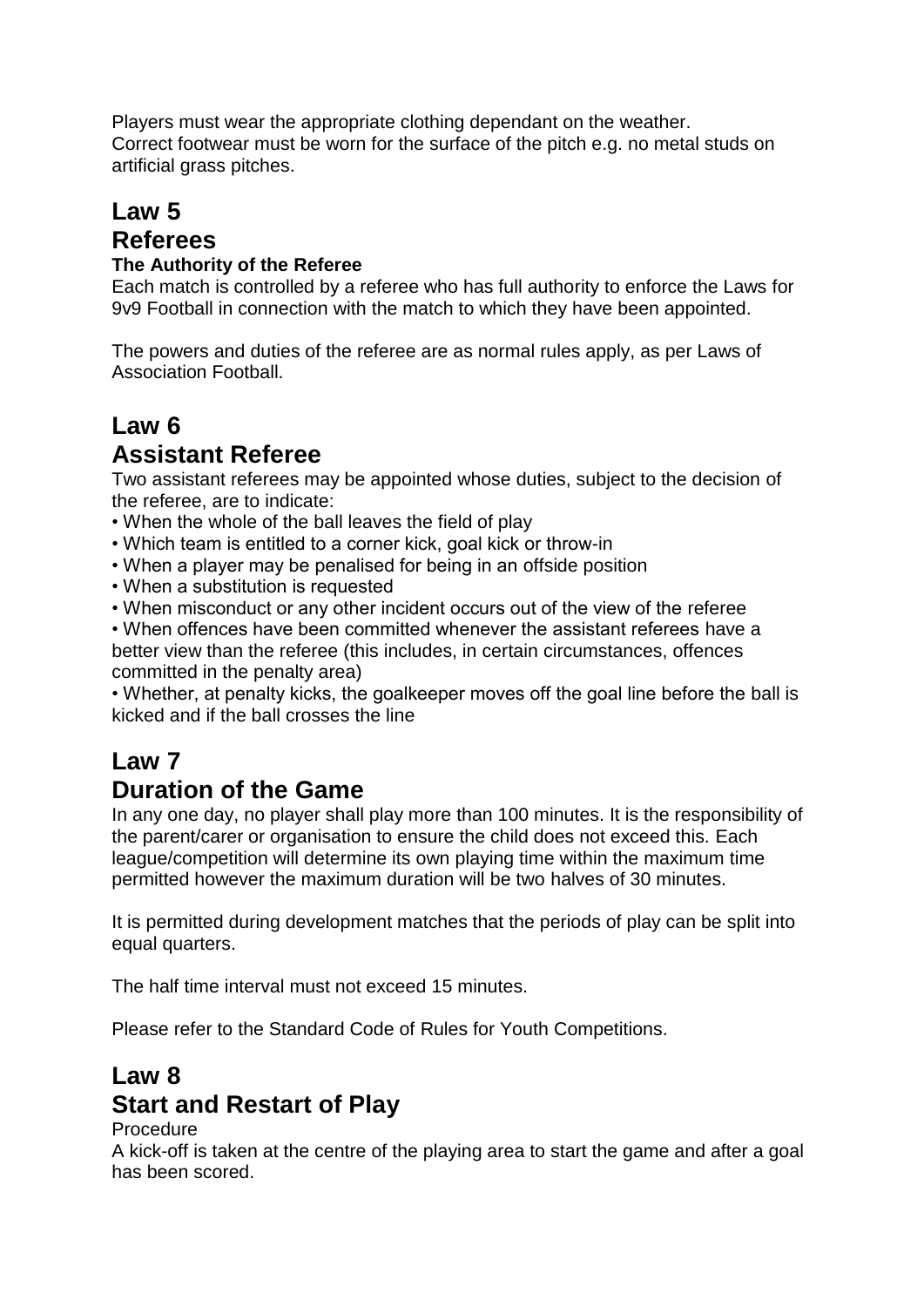Opponents must be 7 yards away from the ball and in their own half of the field. The ball must be played forward.

Normal rules apply, as per Laws of Association Football.

## **Law 9 Ball In and Out of Play**

Normal rules apply, as per Laws of Association Football.

# **Law 10**

### **Method of Scoring**

Normal rules apply, as per Laws of Association Football.

# **Law 11**

## **Offside**

Normal rules apply, as per Laws of Association Football.

## **Law 12**

## **Fouls and Misconduct**

Normal rules apply, as per Laws of Association Football.

## **Law 13 Free Kicks**

For all free kicks opponents must be 10 yards from the ball.

Normal rules apply, as per Laws of Association Football.

## **Law 14 Penalty Kicks**

Position of the Ball and the Players:

All players except the defending goalkeeper and kicker must be outside the penalty area and at least 7 yards from the penalty mark.

All other normal rules apply, as per Laws of Association Football.

#### **Law 15 Throw-in**

Normal rules apply, as per Laws of Association Football.

#### **Law 16 Goal Kick**

Normal rules apply, as per Laws of Association Football.